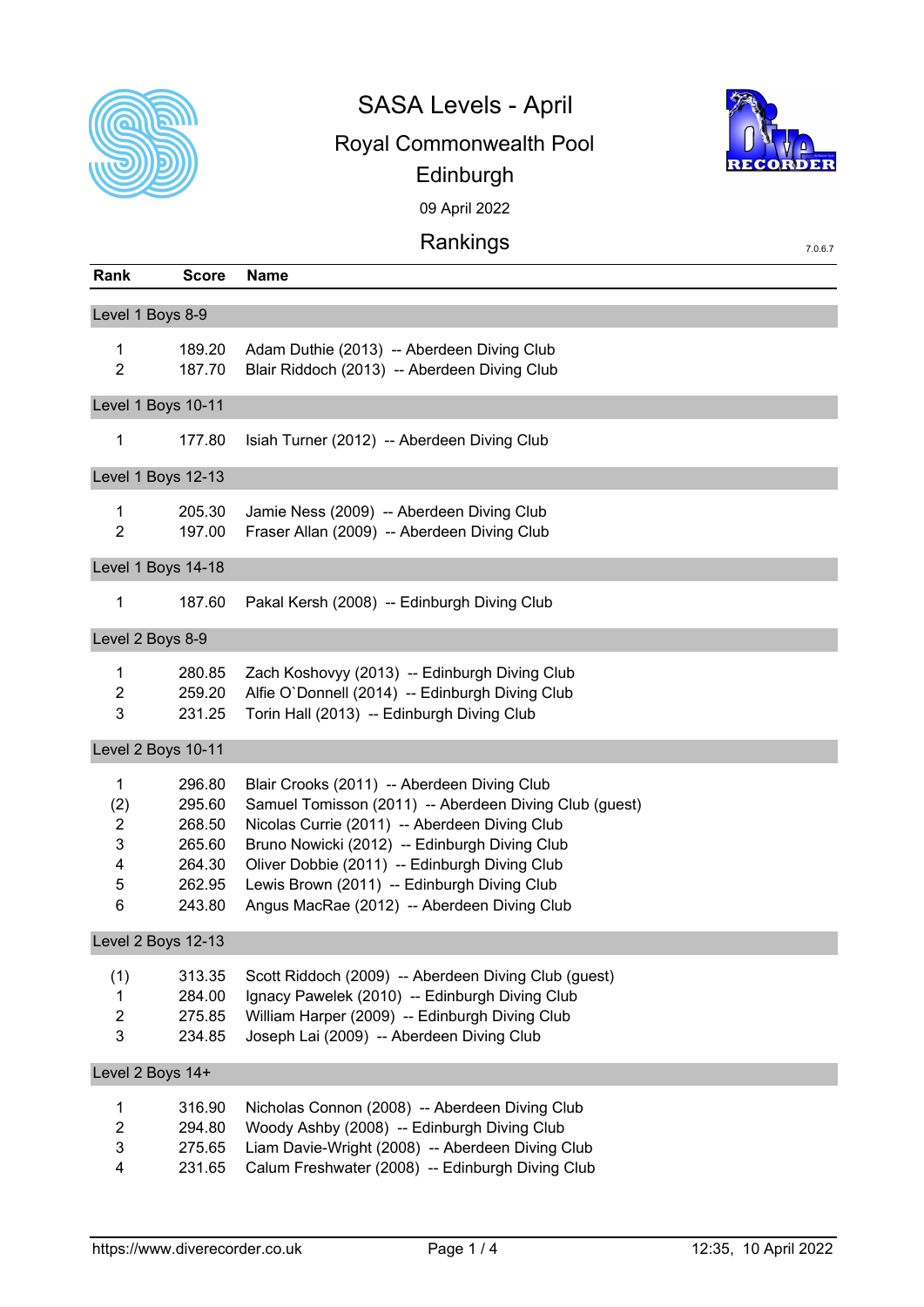| Rank                 | <b>Score</b>         | <b>Name</b>                                        |  |  |  |  |  |
|----------------------|----------------------|----------------------------------------------------|--|--|--|--|--|
| Level 3 Boys 13&U 1m |                      |                                                    |  |  |  |  |  |
|                      |                      |                                                    |  |  |  |  |  |
| 1                    | 159.00               | Zain Sellar (2011) -- Aberdeen Diving Club         |  |  |  |  |  |
| 2                    | 148.35               | Semyon Bykov (2010) -- Aberdeen Diving Club        |  |  |  |  |  |
| 3                    | 132.80               | Jamie Lamplugh (2010) -- Edinburgh Diving Club     |  |  |  |  |  |
| 4                    | 123.85               | Scott Riddoch (2009) -- Aberdeen Diving Club       |  |  |  |  |  |
| 5                    | 112.05               | Tom Mantle (2010) -- Edinburgh Diving Club         |  |  |  |  |  |
|                      | Level 3 Boys 14&O 1m |                                                    |  |  |  |  |  |
|                      |                      |                                                    |  |  |  |  |  |
| (1)                  | 173.70               | Noah Penman (2007) -- Aberdeen Diving Club (guest) |  |  |  |  |  |
| 1                    | 168.70               | Matthew Marshall (2007) -- Edinburgh Diving Club   |  |  |  |  |  |
|                      | Level 4 Boys 15&U 3m |                                                    |  |  |  |  |  |
| 1                    | 238.75               | Ben Sharman (2007) -- Edinburgh Diving Club        |  |  |  |  |  |
| $\overline{2}$       | 196.85               | Noah Penman (2007) -- Aberdeen Diving Club         |  |  |  |  |  |
|                      |                      |                                                    |  |  |  |  |  |
|                      | Level 4 Boys 16&O 3m |                                                    |  |  |  |  |  |
| 1                    | 212.90               | Lachlan Stark (2006) -- Edinburgh Diving Club      |  |  |  |  |  |
| $\overline{2}$       | 211.70               | Shane McConnell (2005) -- Edinburgh Diving Club    |  |  |  |  |  |
|                      |                      |                                                    |  |  |  |  |  |
| Level 1 Girls 8-9    |                      |                                                    |  |  |  |  |  |
| 1                    | 209.95               | Bridget Gibb (2013) -- Edinburgh Diving Club       |  |  |  |  |  |
| $\overline{2}$       | 184.30               | Scarlett Jones (2015) -- Edinburgh Diving Club     |  |  |  |  |  |
| 3                    | 175.20               | Florence Sutan (2013) -- Aberdeen Diving Club      |  |  |  |  |  |
|                      | Level 1 Girls 10-11  |                                                    |  |  |  |  |  |
|                      |                      |                                                    |  |  |  |  |  |
| 1                    | 207.00               | Lila Ross (2012) -- Edinburgh Diving Club          |  |  |  |  |  |
| 2                    | 186.90               | Belle Kerley (2012) -- Edinburgh Diving Club       |  |  |  |  |  |
| 3                    | 184.10               | Olivia Leslie (2012) -- Aberdeen Diving Club       |  |  |  |  |  |
| 4                    | 179.80               | Chizoba Ibenegbu (2011) -- Aberdeen Diving Club    |  |  |  |  |  |
|                      | Level 1 Girls 12-13  |                                                    |  |  |  |  |  |
| 1                    | 187.80               | Stella Crawford (2010) -- Edinburgh Diving Club    |  |  |  |  |  |
| $\overline{c}$       | 173.30               | Isla Haig (2009) -- Edinburgh Diving Club          |  |  |  |  |  |
| 3                    | 173.05               | Jackie Hu (2009) -- Edinburgh Diving Club          |  |  |  |  |  |
|                      |                      |                                                    |  |  |  |  |  |
|                      | Level 1 Girls 14-18  |                                                    |  |  |  |  |  |
| 1                    | 198.10               | Ruby Coutts (2008) -- Edinburgh Diving Club        |  |  |  |  |  |
| Level 2 Girls 8-9    |                      |                                                    |  |  |  |  |  |
| 1                    | 249.30               | Claudia Gibb (2013) -- Edinburgh Diving Club       |  |  |  |  |  |
|                      |                      |                                                    |  |  |  |  |  |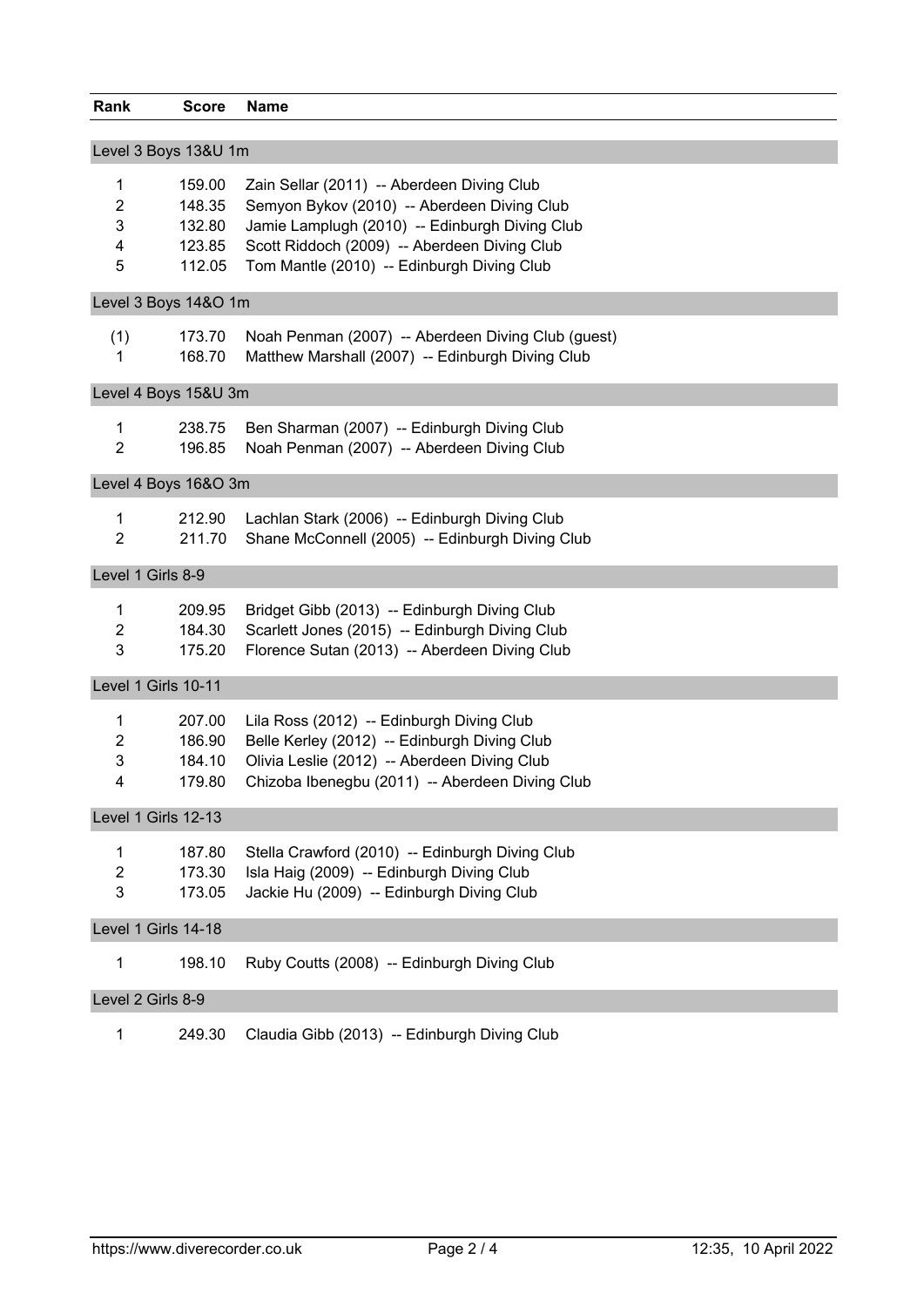| Rank                | <b>Score</b>          | <b>Name</b>                                           |  |  |  |  |
|---------------------|-----------------------|-------------------------------------------------------|--|--|--|--|
| Level 2 Girls 10-11 |                       |                                                       |  |  |  |  |
|                     |                       |                                                       |  |  |  |  |
| 1                   | 304.60                | Ella Duthie (2011) -- Aberdeen Diving Club            |  |  |  |  |
| $\overline{2}$      | 293.90                | Poppy Martin (2011) -- Aberdeen Diving Club           |  |  |  |  |
| 3                   | 280.85                | Vicky Chen (2011) -- Edinburgh Diving Club            |  |  |  |  |
| 4                   | 280.80                | Isla Berry (2011) -- Aberdeen Diving Club             |  |  |  |  |
| 5                   | 272.10                | Senna Rogers (2011) -- Edinburgh Diving Club          |  |  |  |  |
| 6                   | 265.20                | Felicity Davis (2011) -- Aberdeen Diving Club         |  |  |  |  |
| 7                   | 255.75                | Amiyah Taylor-Sinclair (2011) -- Aberdeen Diving Club |  |  |  |  |
| 8                   | 240.60                | Willow Swift (2011) -- Edinburgh Diving Club          |  |  |  |  |
| 9                   | 239.90                | Eve Dallas (2011) -- Edinburgh Diving Club            |  |  |  |  |
| Level 2 Girls 12-13 |                       |                                                       |  |  |  |  |
| 1                   | 278.40                | Mia Pritchard (2009) -- Aberdeen Diving Club          |  |  |  |  |
| $\overline{2}$      | 273.85                | Murren Bain (2010) -- Edinburgh Diving Club           |  |  |  |  |
| 3                   | 270.45                | Megan Williams (2009) -- Aberdeen Diving Club         |  |  |  |  |
| 4                   | 251.55                | Ellen Archer (2009) -- Aberdeen Diving Club           |  |  |  |  |
| 5                   | 248.25                | Carolina Costa (2009) -- Edinburgh Diving Club        |  |  |  |  |
| 6                   | 244.50                | Jessica MacRae (2010) -- Aberdeen Diving Club         |  |  |  |  |
| $\overline{7}$      | 235.75                | Jana Gaukrodger (2009) -- Edinburgh Diving Club       |  |  |  |  |
| Level 2 Girls 14+   |                       |                                                       |  |  |  |  |
| 1                   | 315.15                | Layla Duke (2008) -- Edinburgh Diving Club            |  |  |  |  |
| $\overline{c}$      | 285.00                | Sophia West (2007) -- Edinburgh Diving Club           |  |  |  |  |
| 3                   | 270.15                | Flora Kidd (2008) -- Edinburgh Diving Club            |  |  |  |  |
| 4                   | 266.95                | Rosie Mantle (2008) -- Edinburgh Diving Club          |  |  |  |  |
| 5                   | 241.05                | Brooke Mackintosh (2008) -- Aberdeen Diving Club      |  |  |  |  |
|                     |                       |                                                       |  |  |  |  |
|                     | Level 3 Girls 13&U 1m |                                                       |  |  |  |  |
| 1                   | 176.40                | Jameelah Eakin (2011) -- Edinburgh Diving Club        |  |  |  |  |
| 2                   | 164.40                | Jessica Nearn (2009) -- Edinburgh Diving Club         |  |  |  |  |
| 3                   | 164.35                | Amelia Leslie (2010) -- Aberdeen Diving Club          |  |  |  |  |
| 4                   | 163.95                | Meg Sharman (2010) -- Edinburgh Diving Club           |  |  |  |  |
| 5                   | 162.60                | Jade Hendrie (2010) -- Aberdeen Diving Club           |  |  |  |  |
| 6                   | 158.85                | Elizabeth Marshall (2010) -- Edinburgh Diving Club    |  |  |  |  |
| $\overline{7}$      | 155.15                | Isla-Grace Henderson (2010) -- Edinburgh Diving Club  |  |  |  |  |
| 8                   | 149.05                | Megan Horsburgh (2010) -- Aberdeen Diving Club        |  |  |  |  |
| 9                   | 130.35                | Lauren Redman (2010) -- Edinburgh Diving Club         |  |  |  |  |
| 10                  | 119.75                | Freya Olsson (2011) -- Edinburgh Diving Club          |  |  |  |  |
|                     | Level 3 Girls 14&O 1m |                                                       |  |  |  |  |
| 1                   | 189.00                | Anna Duthie (2008) -- Aberdeen Diving Club            |  |  |  |  |
| $\overline{2}$      | 154.50                | Zara Saines (2008) -- Edinburgh Diving Club           |  |  |  |  |
| 3                   | 154.15                | Oksana Yevets (2008) -- Edinburgh Diving Club         |  |  |  |  |
| 4                   | 144.25                | Gemma Sladen (2008) -- Edinburgh Diving Club          |  |  |  |  |
|                     | Level 4 Girls 15&U 3m |                                                       |  |  |  |  |
|                     |                       |                                                       |  |  |  |  |
| 1                   | 208.50                | Scarlet D'Mellow (2009) -- Edinburgh Diving Club      |  |  |  |  |
| $\overline{2}$      | 159.20                | Gemma Dickson (2007) -- Edinburgh Diving Club         |  |  |  |  |
|                     |                       |                                                       |  |  |  |  |